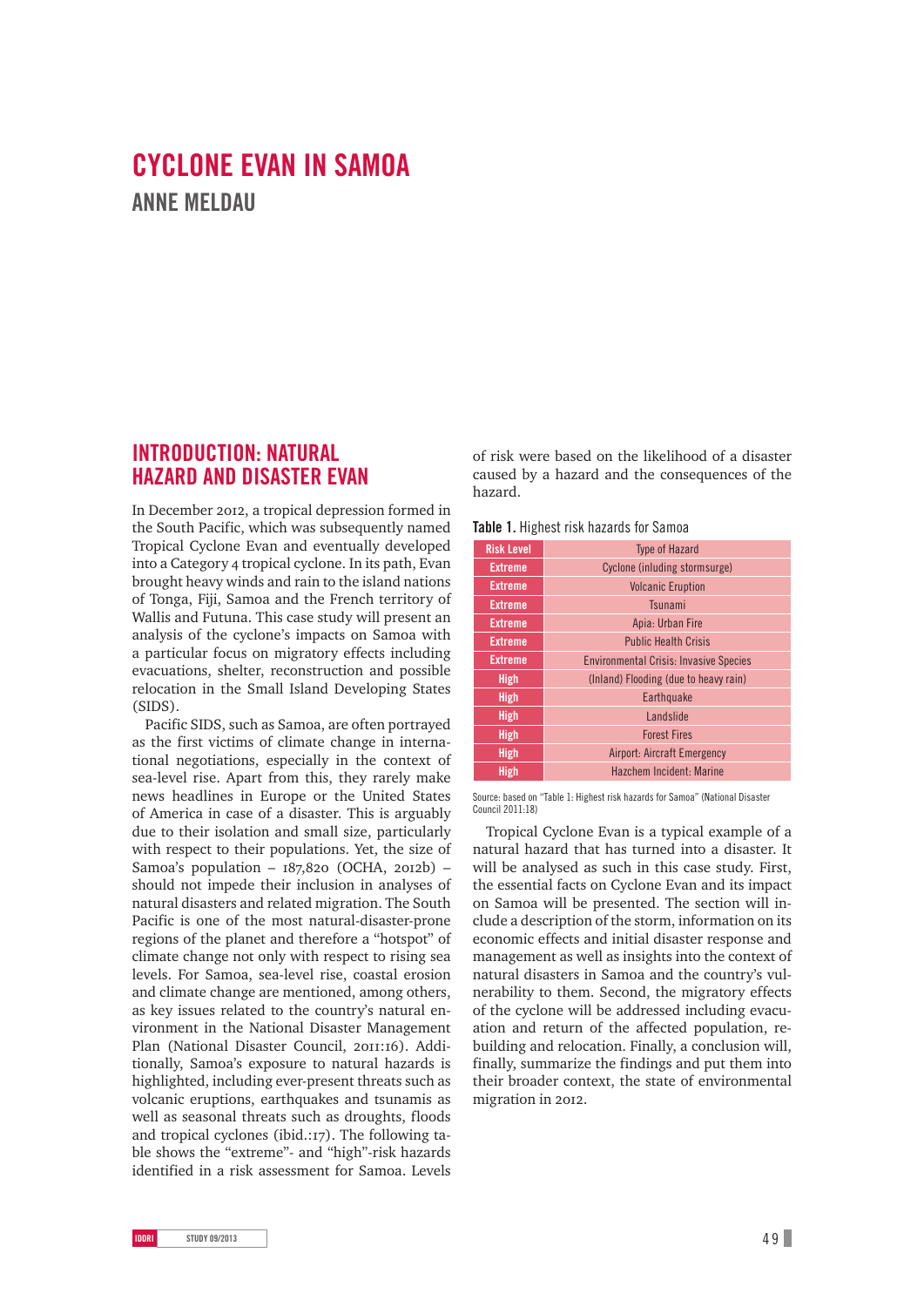**Map 1.** Map of Islands Affected by Evan



Source: OCHA 2012b

## **1. A STORMY AFFAIR: EVAN'S MARK ON SAMOA**

### .. Natural hazard Evan: wind, rain and floods

On 9 December, a weak tropical depression was noticed about 700 km northeast of Suva, Fiji (Government of Samoa, 2013:4). At 8 a.m. (Samoan time) on 12 December 2012, the US Joint Typhoon Warning Centre issued a tropical cyclone advisory. Around 5 p.m. the Tropical Depression o4F was upgraded to a Category I tropical cyclone and named Evan by the Regional Specialized Meteorological Centre, RSMC (Budvietas, 2012; Fiji Meteorological Service, 2012a). Evan intensified and was upgraded by the RSMC to a Category storm at 2 a.m. on 13 December (Budvietas, 2012). That night, the Samoa Meteorological Services

issued a special weather bulletin including a storm warning, hurricane watch and flood advisory (Samoa Meteorological Services, 2012; Radio New Zealand, 2012). Evan was stationary over the country for about 24 hours, where it intensified into a Category 3 tropical cyclone; the RSMC upgraded it at 8 p.m. on 13 December (OCHA, 2012a; Budvietas, 2012). The main damage was done during the late afternoon of 13 December in a two-hour period from 4 p.m. to 6 p.m. (ABC Radio Australia, 2013a). Of the two main islands of the country, Upolu and Savai'i, the former was particularly affected with significant damages particularly on the south coast and in the capital Apia (OCHA, 2012a, 2012b). After leaving Samoa, Evan continued towards Fiji, transforming into a Category 4 tropical cyclone (OCHA, 2012d). At its peak, Evan reached wind speeds of 185 km/h according to the US Joint Typhoon Warning Centre (Budvietas, 2012).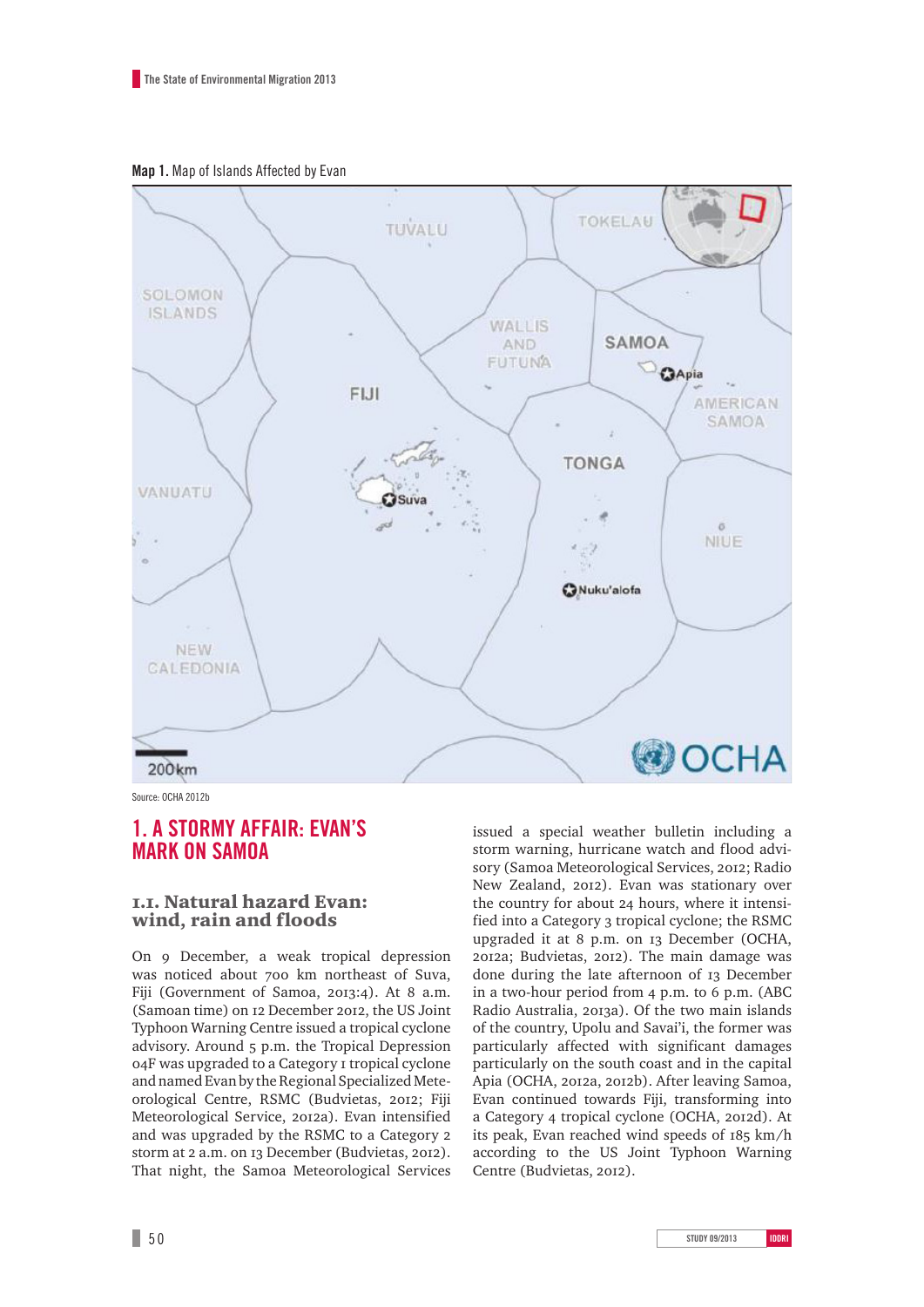

**Map 2.** Tropical Cyclone Evan Forecast Track Map

Source: Fiji Meteorological Service, 2012b

In Samoa Evan brought winds of up to 110 km/h and a total rainfall between 9 a.m. on 13 December and  $9$  a.m. on  $14$  December that amounted to  $413$ mm in Afiamalu and 207 mm in Nafanua, both on Upolu Island (OCHA, 2012a). Apart from the capital, the rural areas of western Upolu and the southcoast villages Siumu, Safata and Lefaga were most severely affected (Government of Samoa, :). Flooding of the banks of the Vaisigano River caused by the cyclone also led to major damages (ONE News, 2013a). For example the floods of the river, which runs into Apia, completely destroyed the village of Magiagi with water rising up to five metres high (ONE News, 2012) and led to severe flash floods in the capital (OCHA, 2012a).

### .. Natural disaster Evan: destruction, damages and loss of human lives

A total of five people were killed by Cyclone Evan in Samoa (Government of Samoa, 2013:5) including two children (Budvietas, 2012) and it has been pointed out that this number stayed comparably low because the storm hit during daytime (ABC Radio Australia, 2013a). The search for 10 missing persons was called off in mid-January (Press Secretariat Government of Samoa, 2013a). These included fishermen lost at sea (OCHA, 2012c; Budvietas, 2012).

In the immediate aftermath of the cyclone, the whole of Samoa was without electricity and running water (OCHA, 2012a). There was substantial damage to three hydropower plants, minor damage to two others (Government of Samoa, 2013:81) and a significant amount of debris-restricted access to affected areas (OCHA, 2012g).

There was severe damage to infrastructure, including roads and buildings, and many trees were downed (Budvietas, 2012; Government of Samoa, :). To illustrate this, the Post Disaster Needs Assessment (PDNA) states that "the estimated value of destroyed physical assets represents 109 per cent of the normal value of construction activities in Samoa" (Government of Samoa, 2013:xiii).

The tourism industry stated that damage was worse than after the 2009 tsunami (OCHA, 2012e) and amounted to USD 12.1 million.

 Additionally, revenue losses are projected to sum up to USD 9.5 million for the time period from  $20I3$  to  $20I5$  (Government of Samoa,  $20I3:33f$ ). For the agriculture and fisheries sector damage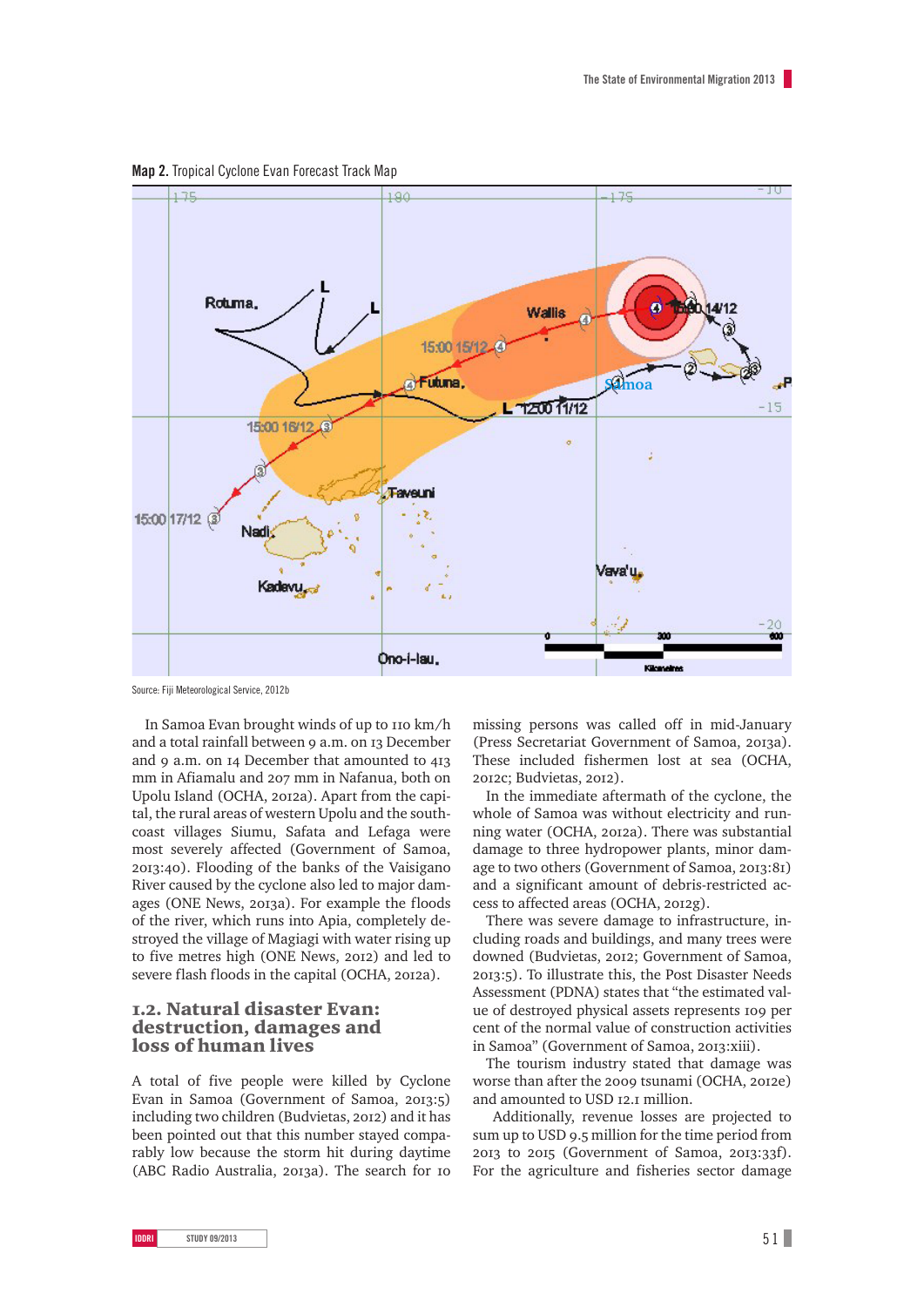and loss are estimated at about USD 32.8 million  $(ibid..21)$ . The worst hit areas suffered losses of up to 100 per cent of banana trees, 50 per cent of breadfruit, 80 per cent of other economically important crops such as cocoa, citrus and coffee as well as 30 per cent of root crops (Press Secretariat Government of Samoa, 2012). These losses were concentrated on Upolu Island, where the worst-hit areas were the south-western, central and southern parts and the central highlands (OCHA, 2013c; Government of Samoa, 2013:18). On the contrary, Savai'i Island was hardly touched and could provide food supplies to the rest of the country (ABC Radio Australia, 2013a). However, many families lost their private gardens, which are used for personal consumption, as well as parts of their root crop productions, used for subsistence and selling (European Commission, 2013). About 7,000 households, equivalent approximately to 30,000 people, were affected and many small farmers are expected to lose around half of their 2013 annual income (Samoa Observer, 2013a). Consequently, people with low incomes and subsistence farmers were most adversely impacted by the cyclone (Government of Samoa, 2013: xiv ff.).

The total economic effects of the cyclone were also substantial. Initial estimates of total damages were made at more than USD 200 million (ABC Radio Australia, 2013b; Samoa Observer, 2013a) and the PDNA set the total effects to USD 203.9 million (Government of Samoa, 2013; xiii). For a country with a GDP of approximately USD  $I.I28$  billion (CIA, ), this represents a substantial sum amounting to  $18.1\%$  of GDP. The public sector incurred  $55$  per cent of the disaster effects and a total loss of about 9,600 equivalent jobs was estimated (Government of Samoa, 2013: xivff). As a consequence of production losses and increased expenditures, GDP forecasts for the next years were lowered. Growth might be zero or negative for 2013 and might not fully recover in 2014 (ibid.:101).

### .. Initial disaster response and subsequent disaster management

A declaration of disaster was issued on the national radio around 2 p.m. on 13 December by the deputy prime minister who was also the acting chairman of the National Disaster Council (Tusani, 2012). When it expired after 48 hours it was renewed until midday on 17 December (OCHA, 2012b). That day, a state of emergency was declared for 30 days (OCHA, 2012c). Parliament reconvened on 18 December (Samoa Observer, 2012).

In the morning of 13 December the National Emergency Operations Centre was activated to coordinate the emergency response (OCHA, a). It included four sub-committees: First Response, Community Welfare and Internal Displaced Persons, Housing Reconstruction and Settlement, Early Recovery and Recovery Needs Assessment (Press Secretariat Government of Samoa, 2012).

Restoration of the water and power supply as well as providing support for the shelters were identified as the most critical humanitarian priorities (OCHA, 2012g). Debris was cleared by 12 January and water supply restored up to 90 per cent by January (Press Secretariat Government of Samoa, 2013a). The Electric Power Corporation had restored 80% of electricity on Upolu Island by 6 January (Press Secretariat Government of Samoa b). With respect to the emergency centres, the situation in Apia was reported as good with less information on those shelters located in rural areas (OCHA, 2012f). Issues raised regarding the shelters were mainly the supply of drinking water and sanitation (OCHA, 2012b), food (OCHA, 2012d) and later on also safety due to a lack of police presence (OCHA, 2012e). The government provided water, food and non-food items (Press Secretariat Government of Samoa, 2012) and installed pit latrines (Press Secretariat Government of Samoa, a). One issue reported in the PDNA was that shelters were prioritized for distribution of relief items, which was particularly problematic as people were not aware of this prioritization (Government of Samoa, 2013:111).

In addition to provisions from the government and local religious and humanitarian organizations, international assistance was important. Foreign governmental help was received from New Zealand, Japan, Australia, the United States, American Samoa and the EU. International organizations including UNDP, WHO, OCHA, UNESCO, the Asian Development Bank and the World Bank also provided assistance (OCHA, 2012b, 2012d, 2012g; European Commission, 2013; ADB, 2012; Samoa Observer, 2013a). International help mostly encompassed shelter, sanitation, tools as well as technical expertise (Press Secretariat Government of Samoa, 2012).

Damage assessments commenced directly after the storm. Initial ground assessments were completed for Upolu Island on 17 December and indicated considerable damage while reports from Savai'i Island suggested that damage was minimal there (Budvietas, 2012). The Post Disaster Needs Assessment and Damage and Loss Assessment mission took place from 7 to 20 January with the infrastructure and shelter parts starting on January (OCHA, 2013a). For the first time ever UNESCO additionally undertook an assessment of the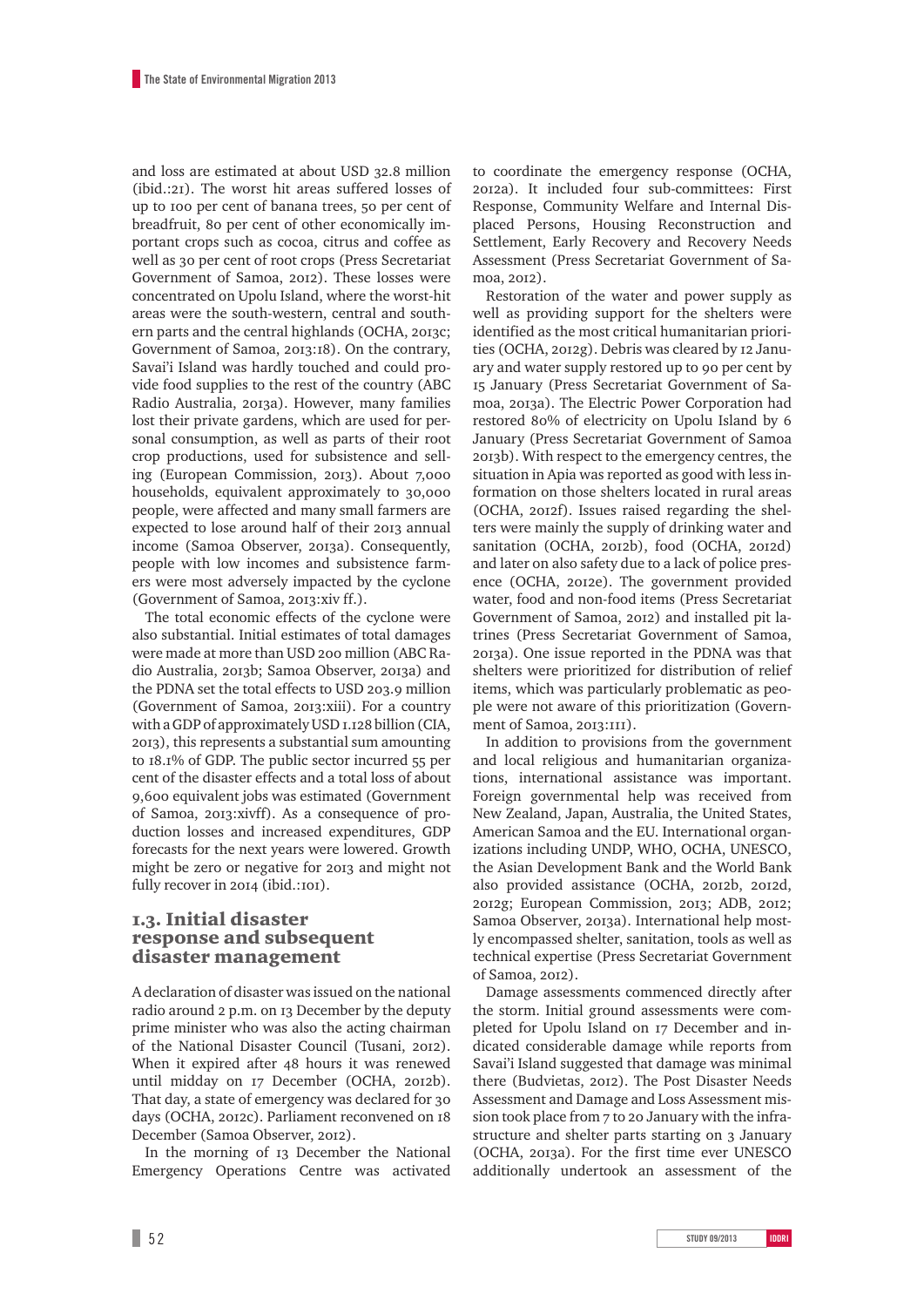impacts on the cultural sector, especially concerning cultural heritage, which were moderate with the exception of some landmarks suffering severe damage (UNESCO Apia, 2013).

### .. Putting the storm into context: Evan and other natural hazards in Samoa

Samoa is located in Polynesia in the South Pacific. This region is one of the most vulnerable places in the world to natural disasters with up to today millions of people affected by them and billions of dollars of economic losses (Bettencourt et al., 2006: viii: The International Bank for Reconstruction and Development and The World Bank, :). Pacific nations figure prominently among the world's countries with the highest annual losses from disasters as a proportion of GDP (The World Bank, 2013). For Samoa, the average annual impact on GDP in disaster years (for the period from  $1950$  to 2004) was  $45.6$  per cent with 6.6 per cent average impact in all years (Bettencourt et al.  $2006$ : 2) and the country is expected to suffer USD Io million/year in losses caused by earthquakes and cyclones (SPC/SOPAC et al., 2011:1). In the region, cyclones are the most common type of disaster and climate change is intensifying the situation. Over the past 50 years, the overall number of hurricane-strength cyclones has increased in the region. Today, an average of four of these cyclones occurs in the south-west Pacific every year. Additionally, the intensity of cyclones increases. Wave heights, for example, have exceeded the predictions made in climate change models (Bettencourt et al., 2006:1).

These observations also apply to Samoa, which lies in the South Pacific tropical cyclone belt (Sutherland et al., 2005:13) and whose tropical cyclone risk is classified as "extreme" (National Disaster Council, 2006:6). The 2012/2013 official cyclone season was or November 2012 to 30 April 2013 with mid-February to mid-March historically being the period with most tropical cyclones in the South Pacific; between 9 and II named cyclones were forecast (OCHA, 2013d). Therefore, experiencing a damaging storm as early as December means that the affected areas face the risk of being hit again and enduring severe damage in the following months. With respect to Evan, an ensuing tropical depression brought more rain, wind and flooding to Apia in mid-January (Tupufia, 2013a).

If Samoa have experienced various natural disasters including storms, Evan has caused devastation that had not been seen since Cyclone Val in (Budvietas, 2012; Government of Samoa, 2013:4).

In regard to other disasters, the 2009 tsunami destroyed 20 villages, killed 143 people, displaced 3,500 and caused damage of approximately USD 147 million (Fickling, 2012). Therefore, though less deadly, the economic damage of Evan is probably at least as severe. A staff member of the International Monetary Fund put the two into relation: "The disaster caused a significant disruption to economic activity, which had just recovered following the devastating effects of the earthquake and tsunami" (IMF, 2013). It is in the context of recurring disasters that policy responses to Evan need to be evaluated.

## **2. EVAN AND ENVIRONMENTAL MIGRATION**

### .. The difficulty of keeping track: evacuation and damage to houses

As a consequence of damages and destruction caused by high winds and the flooding of the Vaisigano River banks, about 6,000 people were evacuated (Government of Samoa, 2013:7). Giving concrete estimates of the people subsequently staying in evacuation centres is difficult due to a number of reasons.

 First, people went to official evacuation centres in rural areas and in Apia but also turned to informal centres, which were often managed by denominational groups (OCHA, 2012b). This is explained as Samoans have strong religious ties and Church plays a crucial role in everyday life (National Disaster Council, 2011;16). Second, some families went to stay with relatives or neighbours instead of turning to an evacuation centre (Press Secretariat Government of Samoa, 2012). This was encouraged by the National Emergency Operations Centre, which requested people in rural communities to accommodate evacuees (OCHA, 2012a). Third, while numbers seemed to be decreasing in the days immediately after the storm as people returned home (OCHA, 2012b), they started to increase again at the end of December. Apparently, some "families that initially evacuated to family/friends […] decided that their needs are better met at the centres (timely food and supplies which the distribution evacuation centres have prioritised)" (Press Secretariat Government of Samoa, 2012). These three reasons make that different numbers were given by the government and international organizations such as the UN Office for the Coordination of Humanitarian Affairs (OCHA). The following diagram displays the statistics provided by the latter.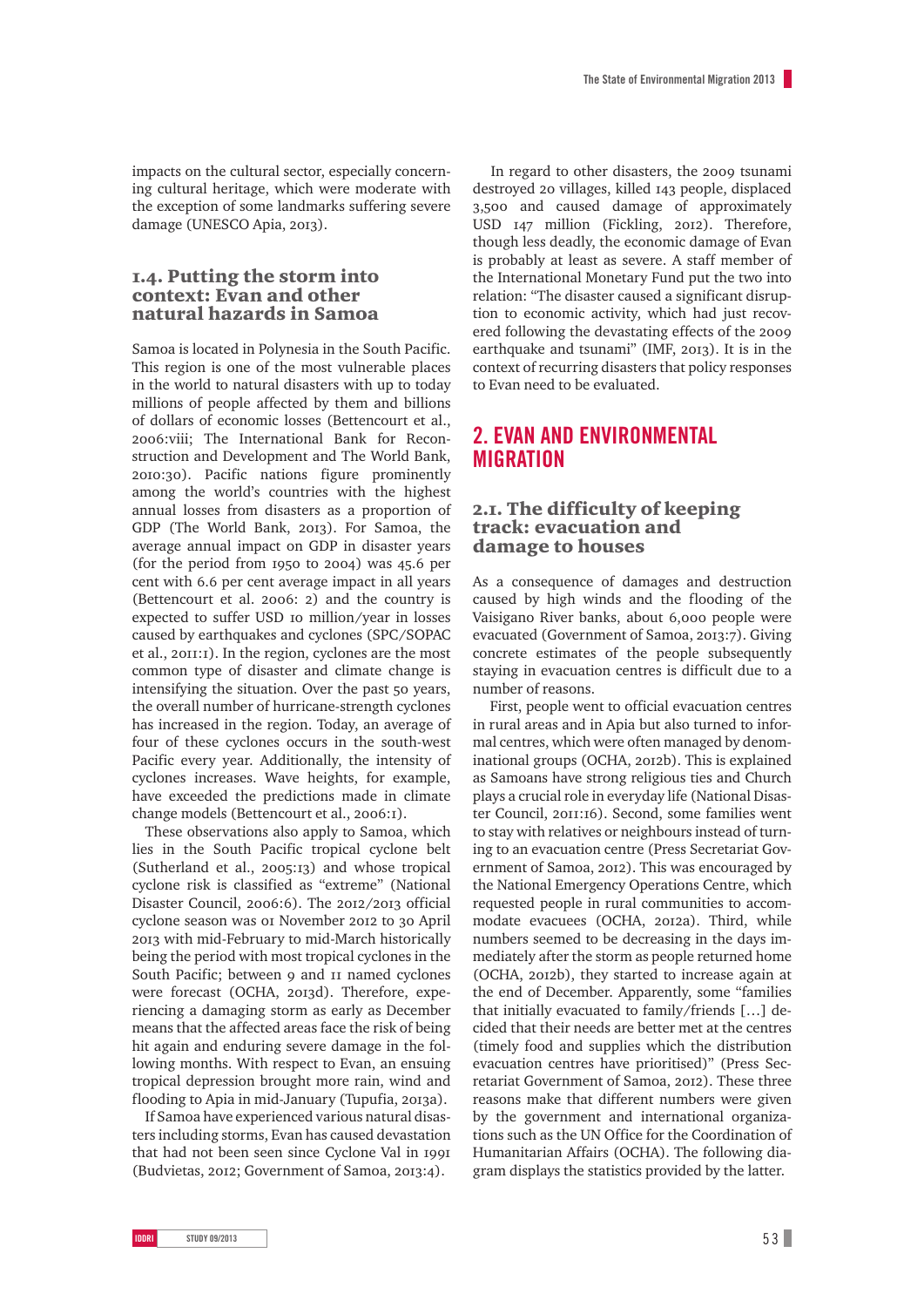According to OCHA, the number of people in evacuation centres/shelters (see Side Note: Terminology for a discussion of terms) therefore equalled 4.1 per cent of the total population of Samoa (187,820) at its peak (OCHA, 2012b).

The actual number can be considered to be higher as neither all informally-run centres nor those people seeking shelter with relatives or friends are included in these official counts. Furthermore, the figures should, by no means, be seen as definite and complete; additional information and competing numbers for the same dates are also available. For example, Caritas Australia (2012) indicates  $1,000+$  evacuees staying at the basement hall of the Caritas Samoa office on 16 December. For 28 December, the ADB  $(20I2)$  states  $4.000 +$  people evacuated. Therefore, all figures should be seen as incomplete estimates. They can nevertheless give an indication of the number of people that evacuated to various formal or informal places. Additionally, the differing numbers illustrate the challenge of keeping track with a sometimes rapidly evolving natural disaster situation, especially if people resort to informal solutions, such as help from family and if needs differ largely. This was for example the case with respect to the period people spent at the shelters. While some stayed only one night or a couple of days, others remained at the shelters for the entire period they were open (Government of Samoa, 2013:109).

The main evacuation centres were managed by the Samoa Red Cross Society, the Disaster Advisory Committee, local government, Caritas, Church Jesus Christ of Latter-day Saints and Seventh Day Adventist churches, to give some examples (Press Secretariat Government of Samoa 2012). This means that three main groups of actors were involved, the Samoan Government (local and national level), humanitarian organizations and churches. After Cyclone Evan was the first time there were officially designated emergency centres. These official shelters were located in urban areas while people in rural communities sheltered in make-shift refuges such as church halls or with other families (Government of Samoa, 2013:109).

The strong winds and floods brought by Evan affected a total of  $2,088$  houses including  $253$ that were completely destroyed (Government of Samoa 2013:54ff.). This number was reduced from originally almost 700 houses reported as destroyed (Press Secretariat Government of Samoa ), apparently because some people had put in multiple claims under different names or for outdoor toilets (ONE News, 2013b). As was the case for evacuee numbers, this indicates the difficulty of keeping track of disaster effects, which is essential for targeted disaster management and the coordination of relief efforts.

In addition to the destroyed houses, 353 were partially damaged and therefore unsafe so that a total of 606 houses were left in need for reconstruction. The remaining 1,482 affected houses suffered minor damages. The overall damage and loss including household goods is estimated at USD million. Most of the damages occurred on more populous Upolu Island in Vaimauga West (north); followed by Safata, Siumu (both south); Falealili, Lefaga ma Faleseela (both south); Anoamaa West and Vaa o Fonoti (both north-east) (Government of Samoa, 2013:54ff.).

Thus, following the cyclone an estimated 4,242 people (based on average household size of seven members) were in immediate need of financial and technical assistance with reconstruction (ibid.:xvii). Applying this average household size to the total number of house damages, an estimated total of 14,616 people were affected, which represents about 7.8 per cent of the total population.

### 2.2. An official return of the affected population

Returning home to rebuild was encouraged by the government already few days after the storm (OCHA, 2012d, 2012g). The formal evacuation centres were closed at noon on January, based on a decision by the National Disaster Council on 31 December, partly to prepare school buildings used as shelters for the beginning of the school year at the end of the month (Press Secretariat Government of Samoa, 2013b). However, as some people had nowhere to go because their houses had been destroyed, it took in practice a couple of weeks until everybody had left. By March most of the temporarily displaced had returned and lived in temporary homes constructed of tarpaulins, plastic sheeting, and timber. Some people still lived with relatives or friends in overcrowded housing units (Government of Samoa, 2013:54).

Thus, the closing of the official evacuation centres should not be interpreted as a change back to normal. The tropical cyclone season was on-going making living conditions in temporary housing difficult and the returned population vulnerable to new rains and flooding.

<sup>.</sup> Interview with Dr Sue Vize, Officer-in-Charge, UNESCO Apia, conducted on II March 2013 via email.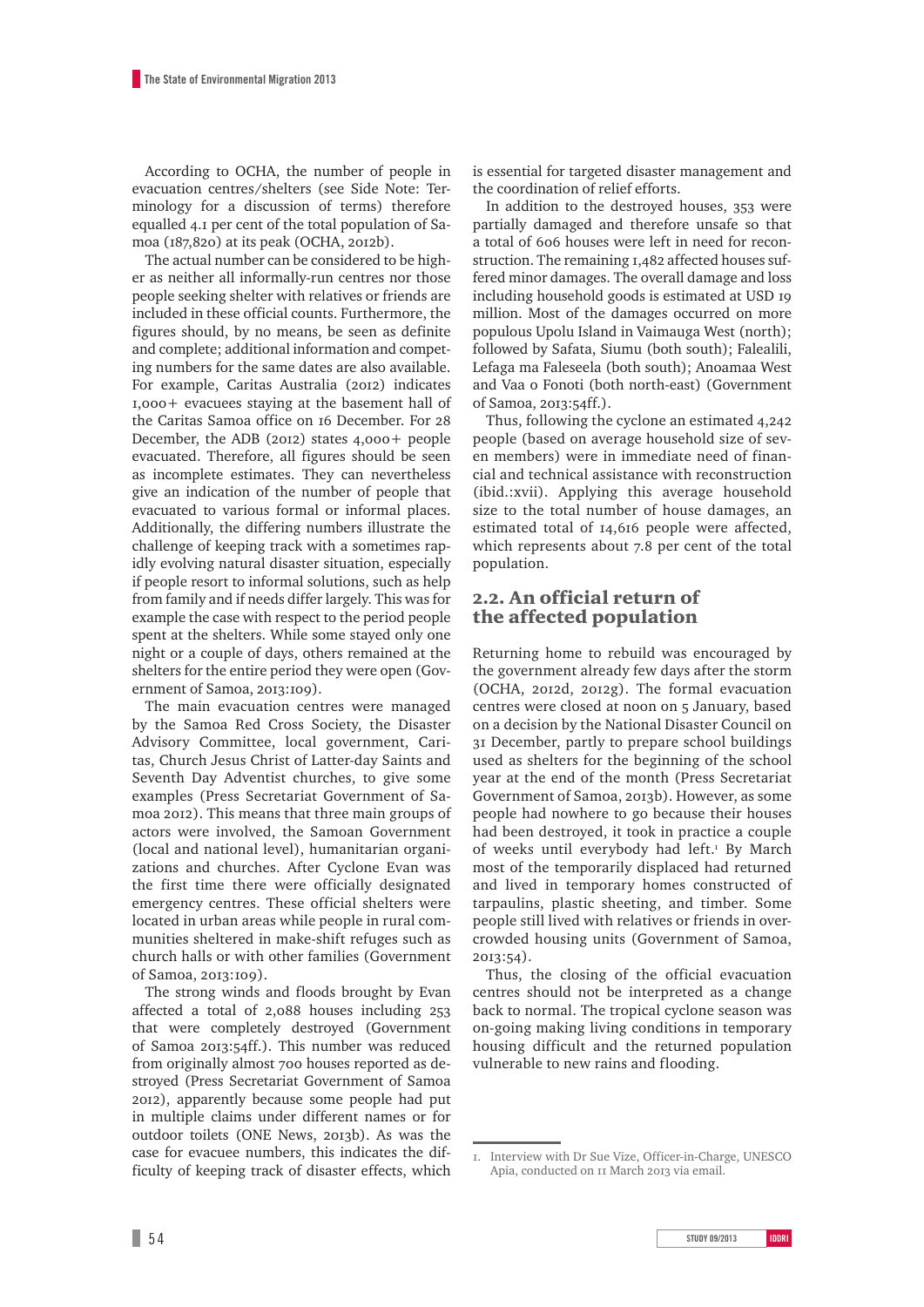

#### **Map 3.** Villages Affected by Cyclone Evan on Upolu Island

Source: Government of Samoa, 2013:12

### 2.3. Recovery in Samoa: reconstruction and relocation

Disaster response includes recovery, but can also be used to prepare for future developments such as the recurrence of natural disasters through risk reduction measures. For cyclone-prone Samoa, not only reconstruction is an issue, but relocation may become an adaptation strategy to environmental stressors as well.

### **Reconstruction constrained: financial challenges for an effective recovery of the most vulnerable households**

The PDNA estimates the total amount of money needed for recovery and reconstruction in the housing sector alone at about USD 21.9 million and reconstruction to take two years. With respect to how reconstruction should go about, the PDNA recommends monitoring to ensure pre-disaster vulnerabilities are not recreated (Government of Samoa, 2013:54). For infrastructure some proposals include digging electricity poles deeper into the ground (ABC Radio Australia, 2013a), changing the alignments of water pipes that typically follow river flows, use below-ground pipework and create upstream flood protection (Government of Samoa, 2013:79). With respect to trees both cutting those close to homes, electricity lines (ABC Radio Australia, 2013a) and fences holding livestock (Government of Samoa, 2013:26) as well as replanting them selected locations were proposed. The latter is due to the fact that deforestation near rivers and streams increased the impact of flash floods (Samoa Observer, 2012).

Suggestions also included homes elevations to protect from flooding (ibid.:132). Medium-term requirements for the building sector proposed in the PDNA also included an update of the building code (and ensuring it is correctly implemented), retrofitting and an increase in home-insurance coverage. During Evan it also became apparent that traditional Samoan houses were less damaged than European-style ones, something that was encouraged to be considered when rebuilding  $(ibid.:6if.).$ 

Following the disaster, the Prime Minister stated that government has "been asking people to help themselves rebuild their homes" (ABC Radio Australia, 2013a). Similarly, the PDNA accords only a catalyzer and facilitator role to the government and focuses on technical advice ensuring that home owners "build back better using disaster-resilient standards" (Government of Samoa, 2013:54). However, many residents had difficulties financing the rebuilding of their homes and sometimes could not afford it at all (ONE News, 2013a). Overall access to financial means to purchase materials for reconstruction was identified as an important constraint (Government of Samoa, 2013:59).

Assistance provided by the government included relief supply for reconstruction such as tents, tarpaulins, tool kits and household items. While the Disaster Advisory Committee's Sub-Committee for Housing Reconstruction and Settlement had originally recommended considering only families living in shelters or camps for this distribution (OCHA, 2012g) hand-outs were eventually given to families leaving evacuation centres as well as to those whose houses were destroyed or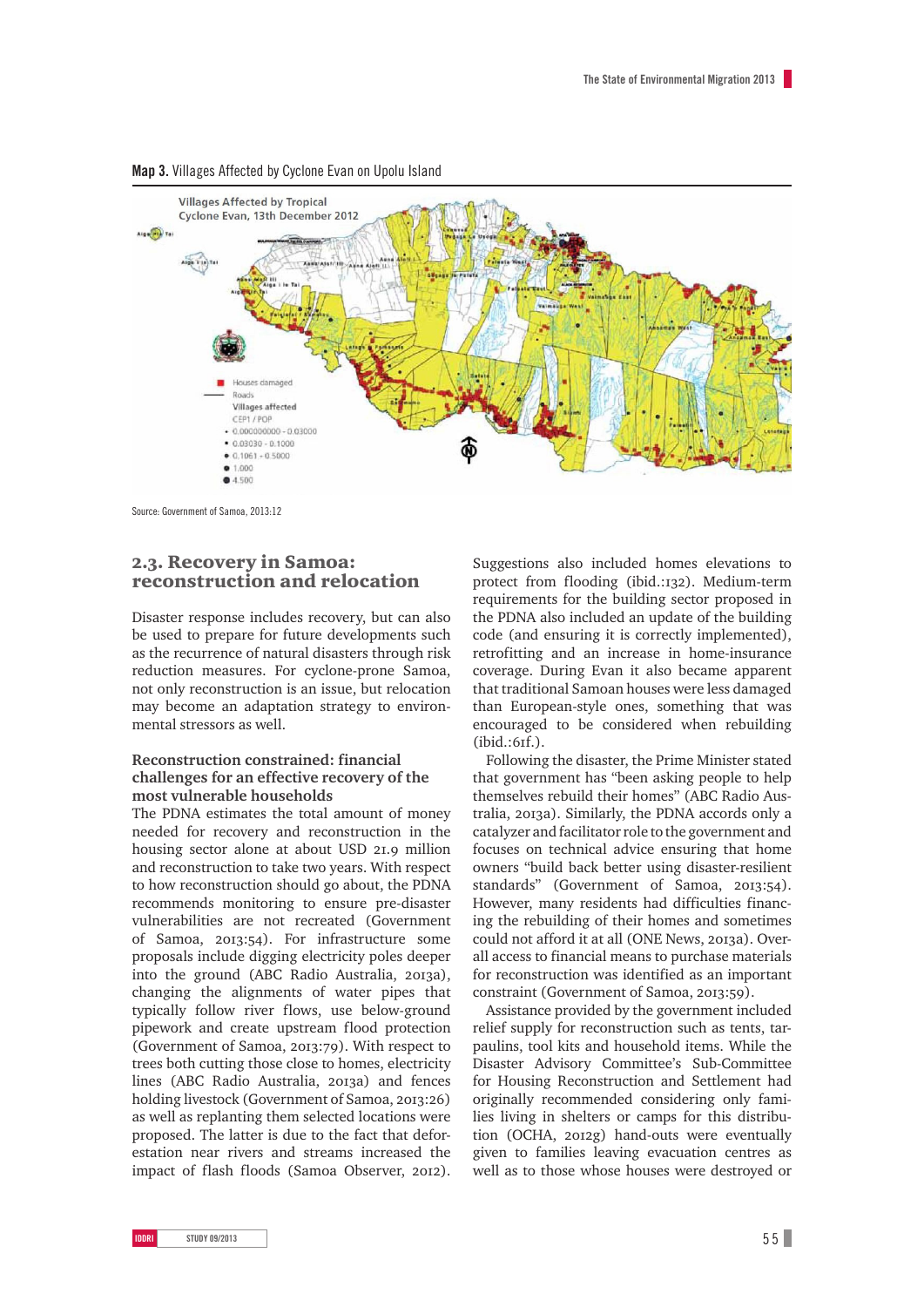severely damaged. The total cost of the distribution amounted to USD 792,700 (Government of Samoa, 2013:58; OCHA, 2013b). Furthermore, the Ministry of Natural Resources and Environment and the Fire and Emergency Services helped with the tree cutting and the latter continued to assist with cleaning houses until mid-January (Press Secretariat Government of Samoa, 2013a). Despite these assistance efforts some media reports suggested that little seemed to have been done in some areas such as the Magiagi village (ONE News, 2013b).

Apart from this direct assistance, the government also provided USD 5 million in housing assistance in the form of a loan scheme at the end of February. The loan was provided interest-free during the first year with a subsequent interest rate of 3 per cent. Mortgage loans could amount to USD 30,000 and personal loans to USD 15,000. The money is part of a USD 24 million package whose remainder was given to the Development Bank of Samoa to help the business community. It is lent to the Samoa Housing Corporation by the Central Bank. The CEO of the corporation stated that they were "barely making enough to cover our administration costs" (Samoa Observer, 2013b). While the low interest rate is attractive, it has to be pointed out that on the one hand some families require more money which would have to be loaned at the normal interest rate of 17 per cent (Tupufia, 2013b). On the other hand, few households took loans to cope with their recovery needs (Government of Samoa, 2013:115). Additionally, rumours emerged that only government employees were eligible for the scheme (Esera, 2013a). Even though these rumours were promptly dismissed by officials, the controversy nevertheless illustrates problems with the loan scheme approach (Samoa Observer, b). Its main problem, however, is that while the scheme might be well-intended it does not actually help those most severely impacted by Evan, namely low-income families and poor subsistence farmers in rural areas. It also highlights a government dilemma that also applies to other developing countries faced with a disaster, namely limited financial resources. This problem was highlighted by the Prime Minister (ONE News, 2013a), who also pointed out that a lot of aid received from donors is earmarked and cannot simply be used for other purposes by the government (Hazelman-Siona, ). The Prime Minister also defended the government's prioritization: "In regards to housing not the entire country was affected or had their houses destroyed – only a small number due to strong winds and flooding but the entire island of Upolu was affected when the power went out" (ibid.)

This line was subsequently promoted by the Finance Minister as well (ABC Radio Australia, 2013c). This contrasts the 2009 tsunami response because there were a lot of overseas donations making the hand-out of rebuilding grants possible after the tsunami, but the government could not afford such an approach following Cyclone Evan as the international aid levels were different (ONE News, 2013b). In such a situation, non-governmental assistance becomes more important. With respect to rebuilding after Evan, examples of this include the OIL group who handed out cheques to assist employees with reparation (Samoa Observer, 2013c) and the Fellowship of Ministers Samoa New Zealand who provided vouchers for the purchase of building materials (Ta'ateo, 2013). Finally, remittances from family members abroad, which are important for many households' incomes in Samoa, have been identified as important for rebuilding as well (Government of Samoa, 2013; Esera, 2013b; Samoa Observer, 2013d).

Rebuilding faces many challenges and notable financial constraints, making recovery particularly difficult for low-income households. This is problematic as they are among the most vulnerable of the population. Therefore it is also questionable whether high expectations to build back better and in a resilient way will be widely met.

#### **The complexity of relocation**

One motivation to leave one's home could be the loss of livelihoods. It has been observed that seasonal employment schemes in New Zealand and Australia have attracted farmers to leave Samoa for job opportunities with higher incomes (Esera, c). Though no rural household interviewed for the PDNA indicated the intention to change their livelihoods (Government of Samoa,  $2013:114$ ) these potential migration trends might be initiated by the effects of Cyclone Evan.<sup>2</sup> Another motivation could be the changed course of the Vaisigano River, that causes continued flooding of some houses especially in the Magiagi Valley whenever there is heavy, constant rain (ONE News, 2013a; Samoa Observer, 2013e).

Finally, moving can be motivated in anticipation of future impacts. Related to flooding and going beyond it the Prime Minister stated that "the valuable lesson following this cyclone is that we need to warn people that are living close to rivers that they ought to shift, as well as those who live very close to the coastal areas, that they need to shift" (ABC Radio Australia, 2013a). This call was reiterated by

<sup>.</sup> This illustrates the blurry distinctions between different types of migration. While the seasonal employment schemes could be seen as economic/work migration some of it might in fact be motivated by the environmental impacts of the storm on the livelihoods of the migrants and their relatives who stay behind.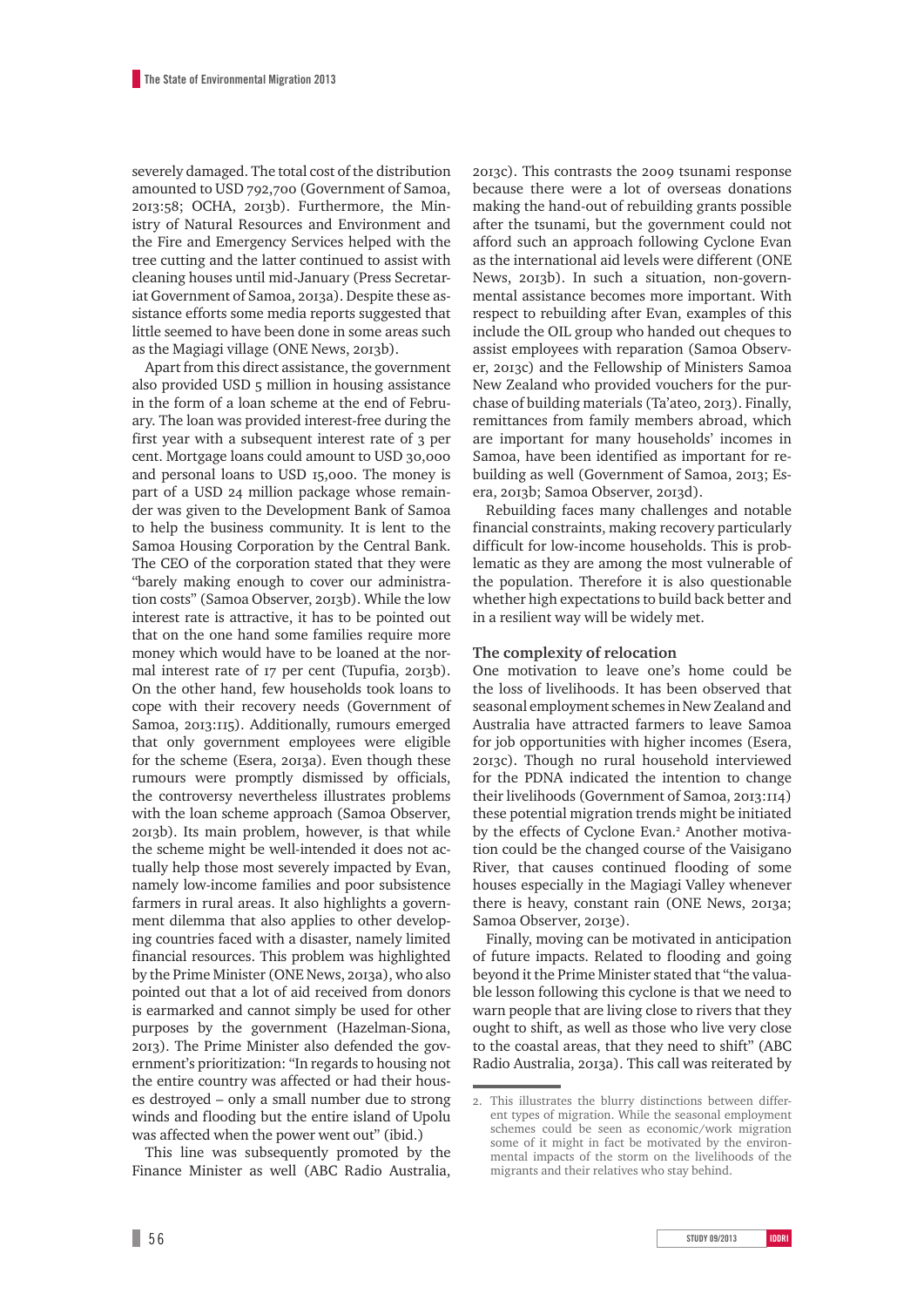the Acting Chief Executive Officer of the Meteorology Office in light of mid-January floods caused by a subsequent tropical depression (Tupufia, 2013a). New Zealand engineers carried out a survey of the flooded area of the Vaisigano River. They recommended relocation aside reinforcing riverbanks and forcing buffer zones (ONE News, 2013a). Some people have already moved to higher ground (ONE News, 2013a). With approximately 70 per cent of the population living within one kilometre of the coast and critical infrastructure being primarily located in coastal areas (Government of Samoa, :), Samoa is highly vulnerable not only to flooding but also to tsunamis and eventually sealevel rise. Therefore it is understandable that relocation was highlighted by communities and the government as a key issue in the PDNA (ibid.: $123$ ).<sup>3</sup>

With respect to infrastructure, the assessment recommended the inland relocation of some health facilities (ibid.:47), the reconstruction of schools while ensuring that they are not – as was previously the case in Vaimauga West – located on an ancient riverbed or in a floodplain (ibid.: $53$ ) and the relocation of damaged water and sanitation stations from vulnerable to safer locations  $(ibid.:79)$ . Additionally it was proposed that livestock be moved to higher ground and away from rivers and watershed areas (ibid.:25).

With respect to those recommendations, the feasibility of relocation appears as one of the main challenge. First, the availability of land – especially inland (ibid.: $120$ ) – is limited in Samoa and where available, its purchase requires substantial financial and time resources (ibid.:  $59 & 120$ ). The land on higher grounds is particularly expensive and has oftentimes already been bought up by well-off people (Lesa, 2013). This makes it difficult, if not impossible, for low-income families, the most adversely affected by the cyclone, to relocate (Government of Samoa, 2013:59). Second, inheritance is a problem. On the one hand people do not necessarily want to leave what they inherited from their ancestors (Lesa, 2013). On the other hand, in Samoa customary land cannot be sold. This poses problems for affected families in vulnerable rural settings who have houses on their own land and would not necessarily find alternatives (Government of Samoa, 2013:59). Furthermore disaster threats often exist for entire villages so that moving within the village would not reduce the level of risk. This hints at a third constraint, especially for

. It has however been highlighted that major ongoing infrastructural projects such as the Apia Waterfront Redevelopment or a new government building were continuing (Press Secretariat Government of Samoa 2013b) while they might better be shifted inland (Lesa 2013).

rural environments, namely the ties not only between a family and its ancestral land (and links to current livelihoods) but also within communities. These community ties would make it extremely difficult to live in a village one does not belong to  $(ibid.:I20).$ 

Therefore different attitudes towards relocation can be identified among the population of Samoa. Simply speaking some people want to stay while others want to move (Esera, 2013b). But a more nuanced evaluation can be made: there are indeed some, notably from rural areas, that do not want to relocate due to their attachment to their land and community and prefer rebuilding in a way that would be more resilient (Government of Samoa, 2013:120).<sup>4</sup> A second group has already moved to higher ground (ONE News, 2013a). A third group indicates an interest in relocating but is unable to do so mostly due to financial constraints (Government of Samoa, 2013;120). Thus the remark in the PDNA that most of the households seem to favour local reconstruction as the easiest and most affordable option (ibid.:59) obscures the fact that "easy" and "affordable" do not always equal "preferred". Finally, a fourth group of people interviewed for the PDNA was struggling with their daily survival or still reeling psychologically after the disaster so that they had not thought about relocation  $(ibid.:120)$ . This means that proportions of those who do not want to leave, those who actually leave and those who would like to leave but cannot, might shift over time.

While the PDNA highlights the important point that "relocation cannot be imposed" (ibid.: $123$ ) the situation in Samoa post-Evan therefore illustrates the relationship between migration (relocation) and adaptation. Each individual should have the possibility to choose its adaptation strategy, that means between staying (and rebuilding in more disaster-resilient ways) or leaving. Both policies should be supported by government policies. This case study indicates that government actions favour rebuilding locally over relocation. The recommendation of the PDNA to "conduct a broad-based community consultation process for relocation that includes community wishes and needs as well as government considerations for change"  $(ibid.:123)$  does not seem to reflect the current situation but is a step in the right direction.

<sup>.</sup> This does not only refer to the reconstructed houses but also the livelihoods. One of the main lessons from cyclone Evan according to the Prime Minister was for example the need to place more emphasis on root crops that resist better to storms and could therefore limit food shortage as well as negative impacts on the livelihoods of (subsistence) farmers (ABC Radio Australia 2013a; Government of Samoa 2013:26).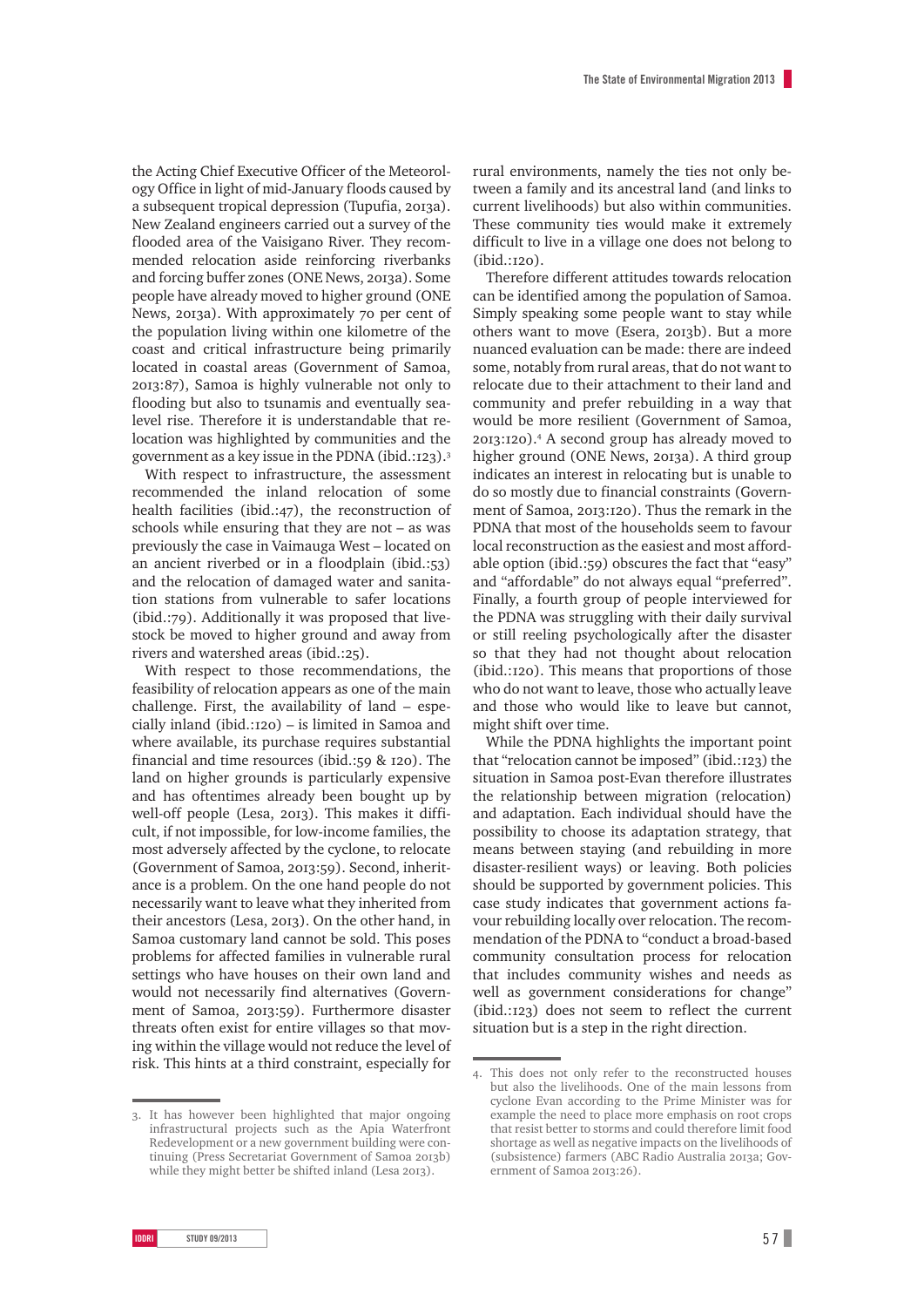## **CONCLUSION: THE STATE OF ENVIRONMENTAL MIGRATION IN SAMOA AFTER EVAN**

Evan was the most damaging natural disaster to hit Samoa in recent years. It left 606 houses in need of reconstruction, caused an estimated value of USD 206 million of post-disaster financial requirements and displaced 7,500 people to evacuation centres at peak displacement periods (Government of Samoa, 2013:xiv) This highlights a couple of aspects of the state of environmental migration in 2012.

On the one hand this case study underscores the challenges faced by private households and the diversity of individuals' situations and needs. Some are stuck in temporary structures next to their destroyed houses because they cannot afford to rebuild. But even if reconstruction is affordable, this might not be what individuals actually want. The analysis of relocation attitudes suggests that some Samoans would prefer to relocate to less disaster-prone places but are unable to do so because of high relocation costs and no viable alternative destinations. They could, therefore, be considered as being forced to stay and policies should ideally facilitate out-migration. But at the same time many Samoans affected by the cyclone want to stay. For them, adaptation to disaster risks means building back better, adopting more resilient livelihoods and increasing disaster preparedness. In this context, the fact that none of the communities visited for the PDNA had a general disaster preparedness plan is worrying (Government of Samoa, :). Similar to post-tsunami disaster-preparedness education initiatives (Nemerever, 2012) cyclones need to be addressed by awareness-raising projects especially as they present the biggest hazard for the country. Government policies can support all of these elements through well-enforced and strict building codes or disaster preparedness campaigns. With respect to changing livelihoods, Samoa already has in place a stimulus package to incentivise farmers to plant traditional crops (Esera, 2013c). This could be modified to particularly encourage root crop farming.

Beyond this, this case study shows the need for nuanced policies. The coping strategy of individuals with respect to natural disasters, such as Cyclone Evan, varies largely, which can result from personal choice. Following Evan and with respect to relocation these were returning/staying and leaving. Ideally policies take this into account. Yet, this case study shows that government strategies are not always capable of doing so. With respect to Cyclone Evan, the problem was particularly financial constraints. International assistance was often earmarked to particular humanitarian or recovery objectives and the government did not have the financial resources to fund large rebuilding or even relocation projects. This was highlighted by the IMF, who suggested government caution against external loans and prioritization of grants as the public debt is high and the fiscal deficit would be increased by loans (Samoa Observer, f). In turn, this implies that if no grant is provided the government faces the choice between increasing public debt or limiting disaster response measures. Therefore, much hope is placed in an insurance pilot launched by the World Bank in January 2013. Samoa, the Marshall Islands, the Solomon Islands, Tonga and Vanuatu participate in the Pacific Catastrophe Risk Insurance Pilot that will test whether a risk transfer arrangement modelled on an insurance plan can help small-island nations cope with the financial effects of natural disasters (The World Bank, 2013). For Samoa, the pilot programme would be particularly valuable since the government has indicated that it does not plan to request a postponement of Samoa's graduation from LDC (Least Developed Country) status scheduled for 2014 (Press Secretariat Government of Samoa, 2013b). As many developed countries set aside financial support particularly for LDCs, graduation could intensify public budget constraints of the Samoan government and therefore make it more difficult for the country to deal with future disasters.

For the future, Samoa must find resources to adapt to environmental challenges. With total economic loss and damage amounting to USD 203.9 million (Government of Samoa, 2013: xiii) and thus 18.1% of the country's GDP (CIA, 2013), cyclone Evan demonstrated that financial constraints are a main explanatory factor for response or rather non-response measures in Samoa. |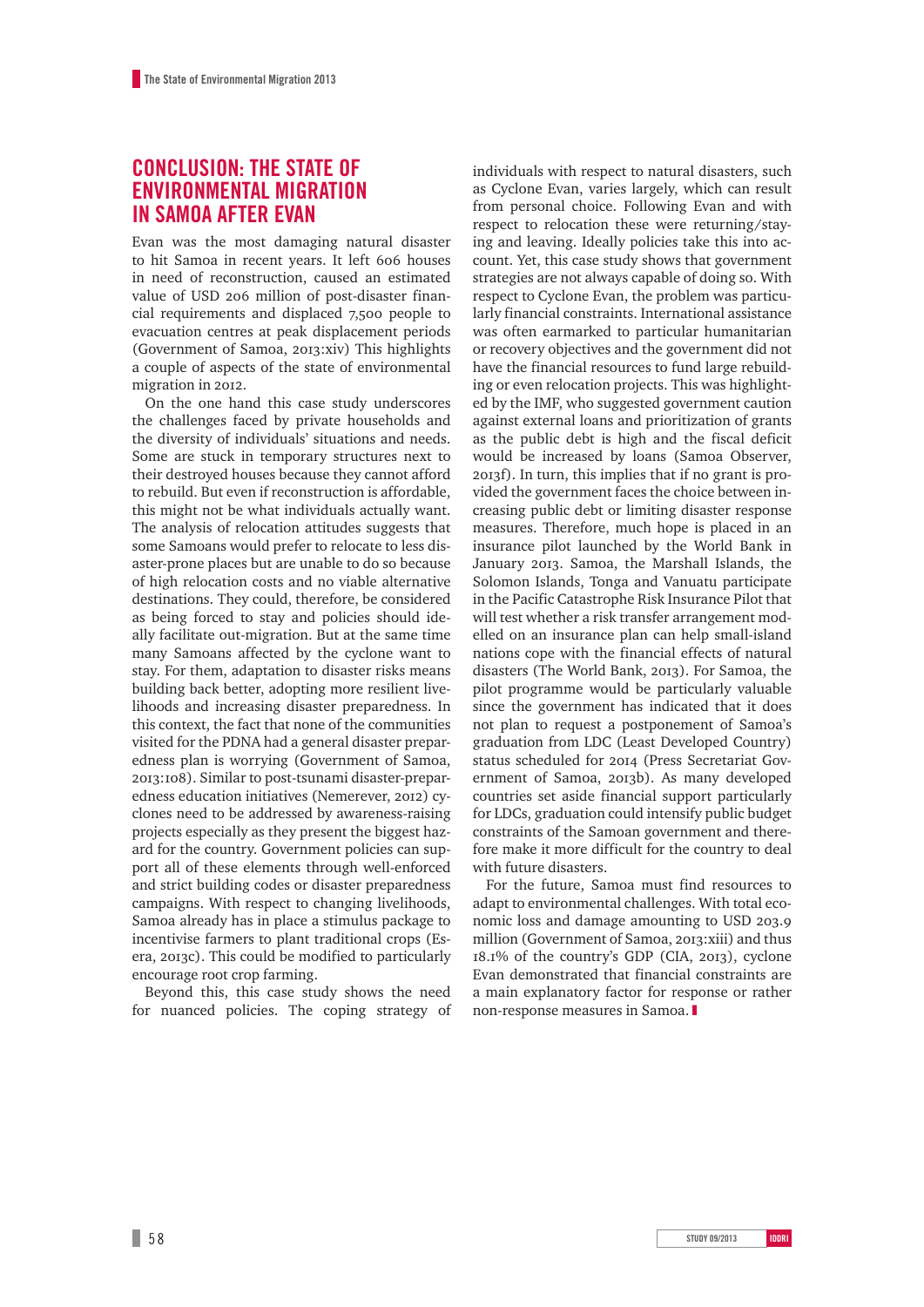## **BIBLIOGRAPHY**

#### **ARTICLES AND REPORTS**

ADB. 2012. "ADB provides \$ 500,000 to Samoa for cyclone relief efforts." In *News from country offices*, 28 December, <http://www.adb.org/news>(consulted on 26 April 2013).

Bettencourt, Sofia et al. 2006. *Not if but when: adapting to natural hazards in the Pacific Islands Region. A policy note.* The World Bank.

Caritas Australia. 2012. "Samoa: Caritas provides emergency shelter for thousands in cyclone battered Samoa." In *Media release*, 16 December, <http://www.caritas.org.au/> (consulted on 26 April 2013).

CIA. 2013. *Samoa. The World Factbook,* [https://www.](https://www.cia.gov/library/publications/the-world-factbook/geos/ws.html) [cia.gov/library/publications/the-world-factbook/geos/](https://www.cia.gov/library/publications/the-world-factbook/geos/ws.html) [ws.html](https://www.cia.gov/library/publications/the-world-factbook/geos/ws.html) (consulted on 26 April 2013).

CRED. 2012. "Samoa country profile: natural disasters." *EM-DAT: the OFDA/CRED International Database,* [http://](http://www.emdat.be) [www.emdat.be](http://www.emdat.be) (consulted on 26 April 2013).

European Commission. 2013. Commission Implementing Decision of 13.2.2013 financing emergency humanitarian actions in Fiji and Samoa from the general budget of the European Union. *C(2013) 950 final.*

Fiji Meteorological Service. 2012a. *Media Release: Tropical Cyclone 'Evan'. 12 December 2012,* from [www.met.gov.fj](http://www.met.gov.fj) (consulted on 26 April 2013).

Fiji Meteorological Service. 2012b. *Severe Tropical Cyclone EVAN Forecast Track Map issued 1703 UTC. 14 December 2012,* [https://www.facebook.com/pages/Fiji-Meteoro](https://www.facebook.com/pages/Fiji-Meteorological-Service/112621892096909)[logical-Service/112621892096909](https://www.facebook.com/pages/Fiji-Meteorological-Service/112621892096909) (consulted on 26 April 2013).

Government of Samoa. 2013. *Samoa post-disaster needs assessment cyclone Evan 2012. March 2013.*

IMF 2013. "IMF reaches staff-level agreement with Samoa on economic recovery program to be supported under rapid credit facility." *Press release* 13/95, 26 March, [http://www.](http://www.imf.org) [imf.org](http://www.imf.org) (consulted on 26 April 2013).

National Disaster Council. 2006. *Samoa National Tropical Cyclone Plan.*

National Disaster Council. 2011. *Samoa's National Disaster Management Plan 2011-2014*.

Nemerever, Zoe. 2012. Preparing for the worst: disaster preparedness education in Samoa. *Independent Study Project (ISP) Collection* 1281, http://digitalcollections.sit.edu/ isp\_collection/1281 (consulted on 26 April 2013).

OCHA. 2012a. *Pacific: Tropical Cyclone Evan: Situation Report No. 1*. 14 December, [http://www.phtpacific.org/dis](http://www.phtpacific.org/disaster-emergency/tc-evan-12-td-04f)[aster-emergency/tc-evan-12-td-04f](http://www.phtpacific.org/disaster-emergency/tc-evan-12-td-04f) (consulted on 26 April 2013).

OCHA. 2012b. *Pacific: Tropical Cyclone Evan: Situation Report No. 2*. 15 December, [http://www.phtpacific.org/dis](http://www.phtpacific.org/disaster-emergency/tc-evan-12-td-04f)[aster-emergency/tc-evan-12-td-04f](http://www.phtpacific.org/disaster-emergency/tc-evan-12-td-04f) (consulted on 26 April 2013).

OCHA. 2012c. *Pacific: Tropical Cyclone Evan: Situation Report No. 3*. 17 December, [http://www.phtpacific.org/dis](http://www.phtpacific.org/disaster-emergency/tc-evan-12-td-04f)[aster-emergency/tc-evan-12-td-04f](http://www.phtpacific.org/disaster-emergency/tc-evan-12-td-04f) (consulted on 26 April 2013).

OCHA. 2012d. *Pacific: Tropical Cyclone Evan: Situation Report No. 4*. 19 December, [http://www.phtpacific.org/dis](http://www.phtpacific.org/disaster-emergency/tc-evan-12-td-04f)[aster-emergency/tc-evan-12-td-04f](http://www.phtpacific.org/disaster-emergency/tc-evan-12-td-04f) (consulted on 26 April 2013).

OCHA. 2012e. *Pacific: Tropical Cyclone Evan: Situation Report No. 5*. 20 December, [http://www.phtpacific.org/dis](http://www.phtpacific.org/disaster-emergency/tc-evan-12-td-04f)[aster-emergency/tc-evan-12-td-04f](http://www.phtpacific.org/disaster-emergency/tc-evan-12-td-04f) (consulted on 26 April 2013).

OCHA. 2012f. *Pacific: Tropical Cyclone Evan: Situation Report No. 6*. 23 December, [http://www.phtpacific.org/disaster](http://www.phtpacific.org/disaster-emergency/tc-evan-12-td-04f)[emergency/tc-evan-12-td-04f](http://www.phtpacific.org/disaster-emergency/tc-evan-12-td-04f) (consulted on 26 April 2013).

OCHA. 2012g. *Pacific: Tropical Cyclone Evan: Situation Report No. 7*. 28 December, [http://www.phtpacific.org/dis](http://www.phtpacific.org/disaster-emergency/tc-evan-12-td-04f)[aster-emergency/tc-evan-12-td-04f](http://www.phtpacific.org/disaster-emergency/tc-evan-12-td-04f) (consulted on 26 April 2013).

OCHA. 2013a. *Pacific: Tropical Cyclone Evan: Situation Report No. 8*. 3 January, [http://www.phtpacific.org/disaster](http://www.phtpacific.org/disaster-emergency/tc-evan-12-td-04f)[emergency/tc-evan-12-td-04f](http://www.phtpacific.org/disaster-emergency/tc-evan-12-td-04f) (consulted on 26 April 2013).

OCHA. 2013b. *Pacific: Tropical Cyclone Evan: Situation Report No. 9*. 11 January, [http://www.phtpacific.org/disaster](http://www.phtpacific.org/disaster-emergency/tc-evan-12-td-04f)[emergency/tc-evan-12-td-04f](http://www.phtpacific.org/disaster-emergency/tc-evan-12-td-04f) (consulted on 26 April 2013).

OCHA. 2013c. *Pacific: Tropical Cyclone Evan: Situation Report No. 10*. 25 January, [http://www.phtpacific.org/dis](http://www.phtpacific.org/disaster-emergency/tc-evan-12-td-04f)[aster-emergency/tc-evan-12-td-04f](http://www.phtpacific.org/disaster-emergency/tc-evan-12-td-04f) (consulted on 26 April 2013).

OCHA. 2013d. *Climate Update Pacific Issue 02 January 2013,*  [http://reliefweb.int/report/samoa/climate-update-pacific](http://reliefweb.int/report/samoa/climate-update-pacific-issue-02-january-2013)[issue-02-january-2013](http://reliefweb.int/report/samoa/climate-update-pacific-issue-02-january-2013) (consulted on 26 April 2013).

Press Secretariat Government of Samoa. 2012. *Press Release No. 10: Cyclone Evan relief efforts*. 28 December, [https://](https://www.facebook.com/PacificTV.info) [www.facebook.com/PacificTV.info](https://www.facebook.com/PacificTV.info) (consulted on 26 April 2013).

Press Secretariat Government of Samoa. 2013a. *Press Release No. 13: Cyclone Evan relief efforts*. 15 January, [https://www.](https://www.facebook.com/PacificTV.info) [facebook.com/PacificTV.info](https://www.facebook.com/PacificTV.info) (consulted on 26 April 2013).

Press Secretariat Government of Samoa. 2013b. *Press Release No. 11: Cyclone Evan relief efforts*. 6 January, [http://](http://www.savalinews.com/) [www.savalinews.com/](http://www.savalinews.com/) (consulted on 26 April 2013).

Samoa Meteorological Services. 2012. *Special weather bulletin number three (3) for Samoa*. 13 December, [http://www.](http://www.webcitation.org/6CrPHSKmf) [webcitation.org/6CrPHSKmf](http://www.webcitation.org/6CrPHSKmf) (consulted on 26 April 2013).

SPC/SOPAC et al. 2011. Country risk profile: Samoa. *Pacific Catastrophe Risk Assessment and Financing Initiative,* http:// www.worldbank.org/ (consulted on 26 April 2013).

Sutherland, Karen et al. 2005. Vulnerability in Samoa. *Tiempo* 54, [www.tiempocyberclimate.org](http://www.tiempocyberclimate.org) (consulted on 26 April 2013).

Ta'ateo, Jonathan. 2013. "Ministers Fellowship lends helping hand." In *Samoa Observer*, 22 March, [http://samoaob](http://samoaobserver.ws/)[server.ws/](http://samoaobserver.ws/) (consulted on 26 April 2013).

The International Bank for Reconstruction and Development and The World Bank. 2010. *Natural hazards, unnatural disasters: the economics of effective prevention.* The World Bank, Washington DC.

The World Bank. 2013. "5 Pacific island nations to be insured against natural disasters." *Press release,* 18 January, <http://www.worldbank.org/en/news> (consulted on 26 April 2013).